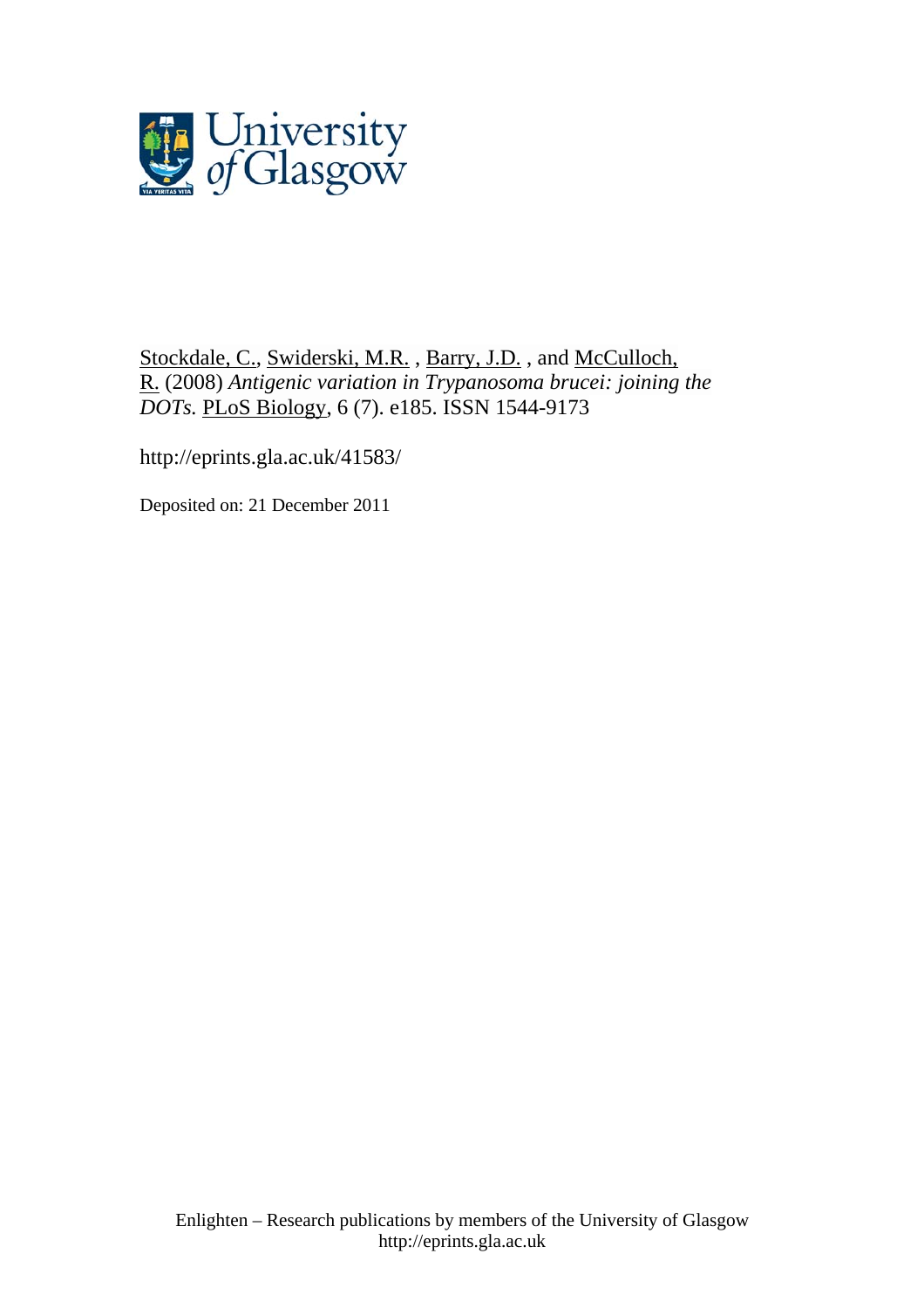# **Primer**

# **Antigenic Variation in** *Trypanosoma brucei***: Joining the DOTs**

**Chris Stockdale, Michal R. Swiderski, J. David Barry, Richard McCulloch\***

# **Introduction**

African trypanosomes, such as *Trypanosoma brucei*, are protistan parasites that cause sleeping sickness. Though first described more than a century ago, trypanosomes remain a blight on the health of the human population and on the economy of sub-Saharan Africa. *T. brucei* replicates in the bloodstream of infected mammals and traverses the blood-brain barrier to enter the central nervous system in the late, frequently fatal, stages of the disease. Because of its extracellular lifestyle, *T. brucei* is continuously exposed to antibody challenge. To circumvent this, the parasite uses antigenic variation of a surface protein named the variant surface glycoprotein (VSG). Around 107 VSG molecules are expressed on the parasite's cell surface, creating a dense coat that prevents adaptive immunity from detecting or accessing invariant antigens. However, antibodies against the expressed VSG are generated, and periodic switches to an immunologically distinct VSG coat are necessary for parasite survival. Such switches are pre-emptive of the immune response and contribute to the pattern of trypanosome growth seen in an infected host (Figure 1): parasite numbers increase, but then drop as VSG-specific antibodies are raised by the host. Cells that have switched to another VSG coat survive this killing and seed the outgrowth of a subsequent peak of parasites, which is again decimated by anti-VSG immune killing. As a survival strategy, antigenic variation succeeds by prolonging the time that the parasite resides in the host, thereby enhancing transmission to a new host, which occurs via the tsetse fly (*Glossina* spp.) vector. The nature of VSG switching (see below) suggests that antigenic variation has another goal: to allow trypanosomes to infect new hosts that already have immunity to some VSGs as a result of previous infections [1].

Antigenic variation is a widely used strategy for immune evasion [2] that has three common requirements in nonviral pathogens [3]. First, a family of genes encoding antigenically distinct surface antigens is needed. The *T. brucei* genome contains >1,000 VSG genes [4], dwarfing the number of variant antigen genes found in other organisms. For instance, antigenic variation in *Plasmodium falciparum*, the causative agent of human malaria, uses 60 *var* genes, which encode *P. falciparum* erythrocyte membrane protein 1 (PfEMP1). Similar antigen gene numbers are found in some bacteria, such as *Borrelia hermsii*, while other bacteria operate with substantially fewer numbers. *Anaplasma marginale* appears to have a particular paucity: here, antigenic variation succeeds with as few as five distinct *Major Surface Protein 2 (MSP2)* genes [5]. Second, a single pathogen cell must express

Primers provide a concise introduction into an important aspect of biology highlighted by a current *PLoS Biology* research article.

one variant antigen gene at a time, to avoid exhausting the surface antigen repertoire. Finally, a mechanism is needed to switch the single expressed antigen gene. Two strategies have evolved to meet these requirements. In some pathogens, including *P. falciparum* and *Giardia lamblia*, antigen switching occurs by purely transcriptional mechanisms that are not associated with DNA rearrangements. In this strategy, a single antigen gene is expressed, but periodically that expression is silenced and a second gene activated. The other route for switching, such as in *A. marginale* or *Neisseria* spp., is based on recombination. Here, singular expression relies on the presence of a site for antigen gene expression, and switching to new variants is achieved by recombination into the expression site. In fact, most such recombination appears to be driven by gene conversion [5], where a silent antigen gene (or part of a gene) is copied and duplicated into the expression site, deleting the resident gene. Antigenic variation in *T. brucei* appears remarkable (though not unique) in that it uses both strategies, perhaps side-by-side (Figures 1 and 2).

The huge *VSG* family of *T. brucei* is found primarily in subtelomeric gene arrays in the 11 diploid megabasesized chromosomes of the parasite [4]. *T. brucei* also has intermediate and mini chromosomes, which number around 1–10 and 100, respectively, and which harbour further *VSG*s at the telomeres. Most *VSG*s in the subtelomeric arrays are pseudogenes, but nevertheless contribute to antigenic variation [4]. Activation of individual *VSG*s requires recombination into the *VSG* expression sites (ESs), which are found at the telomeres of some megabase and intermediate chromosomes. The number of ESs in the *T. brucei* genome is still being determined, but may be as high as 20 [6]. An ES normally contains a single *VSG* (invariably most proximal to the telomere), a number of expression site–associated genes (*ESAG*s) and an array of 70-bp repeats upstream of the VSG (Figure 2). Unusually for protein-coding genes, transcription of the ESs is driven by RNA Polymerase (Pol) I [7], which is normally reserved for expression of rRNA genes. Moreover, a single promoter upstream of the *ESAG*s directs expression of the ES, meaning that a multigene primary transcript

**Citation:** Stockdale C, Swiderski MR, Barry JD, McCulloch R (2008) Antigenic variation in *Trypanosoma brucei*: Joining the DOTs. PLoS Biol 6(7): e185. doi:10.1371/ journal.pbio.0060185

**Copyright:** © 2008 Stockdale et al. This is an open-access article distributed under the terms of the Creative Commons Attribution License, which permits unrestricted use, distribution, and reproduction in any medium, provided the original author and source are credited.

\* To whom correspondence should be addressed. E-mail: rmc9z@udcf.gla.ac.uk

Chris Stockdale, Michal R. Swiderski, J. David Barry, and Richard McCulloch are at the Wellcome Centre for Molecular Parasitology, University of Glasgow, Glasgow Biomedical Research Centre, Glasgow, United Kingdom.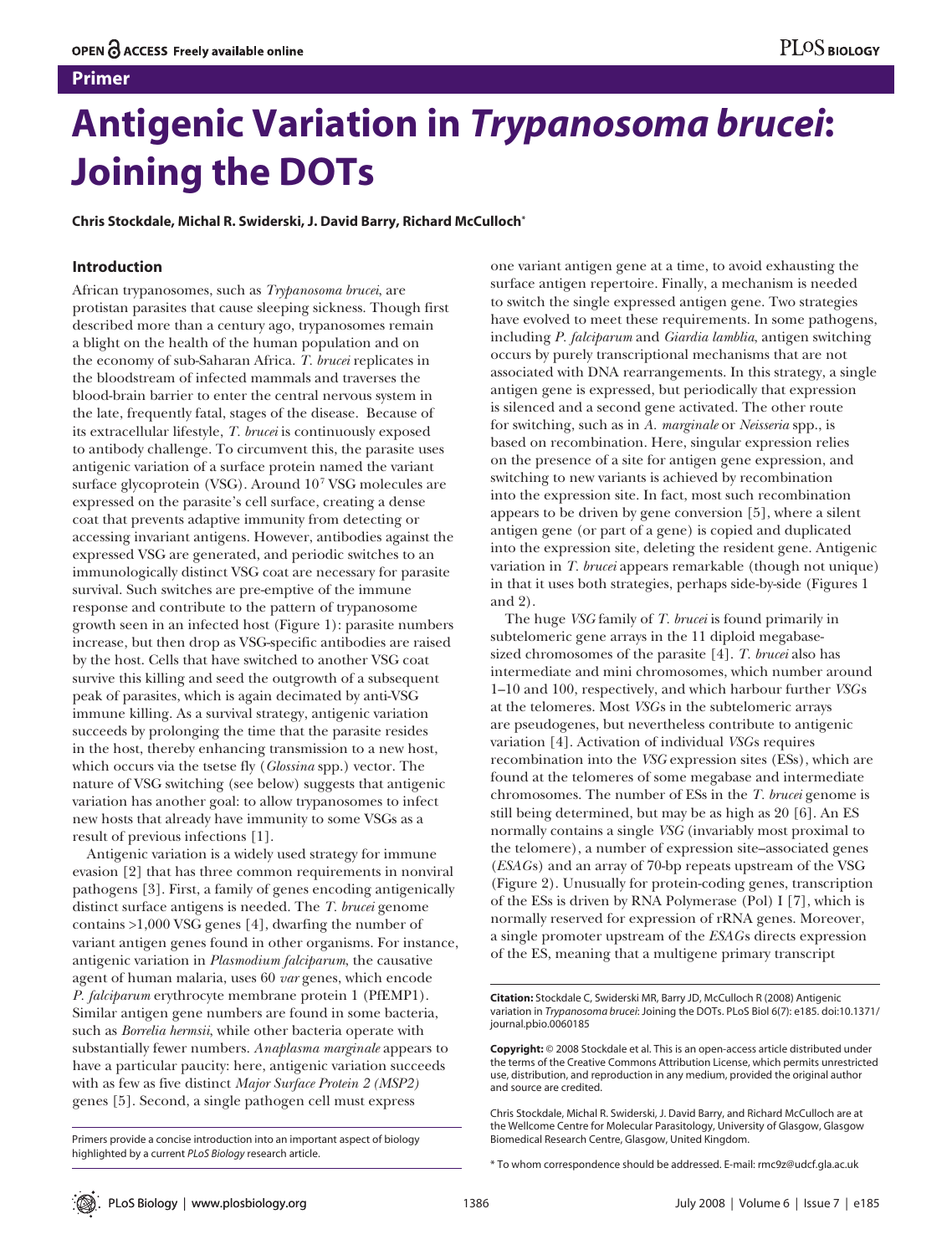

**Figure 1.** *VSG* Switching Hierarchy in T. brucei

The graph is adapted from [9] and shows the numbers of *T. brucei* cells (parasitaemia) measured in a cow for up to 70 days post-infection (this measurement is depicted by inversely plotting the prepatent period, in days, that a 0.2-ml inoculum of cattle blood achieves a parasitaemia of 1 × 108.1 trypanosomes ml−1 units in an immunosuppressed mouse). Below the graph is a depiction of *VSG* gene activation timing (see Figure 2 for details of the switch mechanisms). During *VSG* switches driven by recombination, silent *VSG*s at a telomere are, in general, activated more frequently that subtelomeric array *VSG*s, which are activated more frequently than *VSG* pseudogenes (pseudo). It is unclear (indicated by a question mark) if transcriptional switches between *VSG* bloodstream expression sites (BES) occur predominantly at the start of an infection or continue throughout.

is synthesised from which individual mature mRNAs are generated by trans-splicing and polyadenylation. Given this division of the *VSG*s between the ESs and silent loci, how does *T. brucei* antigenic variation occur?

The predominant mechanism appears to be gene conversions that occur throughout a *T. brucei* infection, gradually feeding novel *VSGs* from the silent loci into the ES (Figure 2). Several factors that mediate this process have been described [8], suggesting that it is catalysed by homologous recombination, a DNA repair mechanism that is critical in all organisms to maintain genome integrity and ensure efficient DNA replication. In fact, the patterns of gene activation by recombination appear to be hierarchical in pathogens. In *T. brucei*, gene conversion activates telomeric *VSG*s earliest in an infection (Figure 1), with array *VSG*s and then *VSG* pseudogenes being progressively less efficiently recombined [4,9]. Precisely what factors dictate this hierarchy are not yet known, but the gene conversion of pseudogenes is segmental, often involving multiple genes, and relies on recombination in the poorly conserved *VSG* open reading frame sequences, rather than more conserved flank sequences (such as 70-bp repeats). Like in *A. marginale* [10], this form of recombination may yield increasingly complex mosaic *VSG*s, potentially yielding a repertoire of *VSG* coats beyond the coding capacity of the genome.

The other route for antigenic variation is transcriptional switching between the *VSG*s that occupy the ESs (Figure 2). It remains unclear why *T. brucei* has evolved multiple ESs, since other organisms (such as *B. hermsii*, *A. marginale*, and *Neisseria* sp.) that rely on gene conversion for antigenic variation can function with a single antigen expression site. One hypothesis is that sequence differences in the *ESAG*s between ESs allows *T. brucei* to express subtly different gene products to match differing facets of the various mammals

that they infect [11]. A second hypothesis suggests that expansion of the ES number provided multiple silent loci in which mosaic *VSG*s can be built during an infection [2]. When, and how frequently, transcriptional switching occurs during an infection might shed light on this, but the question has not been clearly answered [9]. In the former hypothesis, switching at the start of an infection would be needed, but would be counterproductive late in an infection, whereas the latter hypothesis would warrant continuous transcription switching throughout an infection (Figure 2). Irrespective of this, the existence of multiple ESs means that *T. brucei* has evolved a mechanism (or mechanisms) to ensure singular ES expression and that allows the cell to switch this control during growth. Until recently, the factors that mediate this have been mysterious, but a report in this issue of *PLoS Biology* by Figueiredo et al. [12] has cast some light in the darkness.

### **Transcriptional Control of VSG Expression in** *T. brucei*

To understand pathogen transcriptional switching, two questions must be answered. First, how does the cell select only one gene out of many for expression? Second, how does the cell switch expression from one gene to another? The first question has resonance beyond simply antigenic variation, since many organisms selectively activate a single gene from a gene family, a process that has been termed allelic exclusion [13]. One striking example is found in mammals, where a single odorant receptor gene from a family of >1,000 is expressed in a given olfactory neuron [14]. A number of models have been considered for these questions in *T. brucei*, including the stochastic establishment and spread of transcriptionally repressive chromatin from the telomeres and selective localisation of a novel modified base (β-Dglucosyl(hydroxymethyl)uracil) in the silent ESs. While these models cannot yet be discounted, an elegant explanation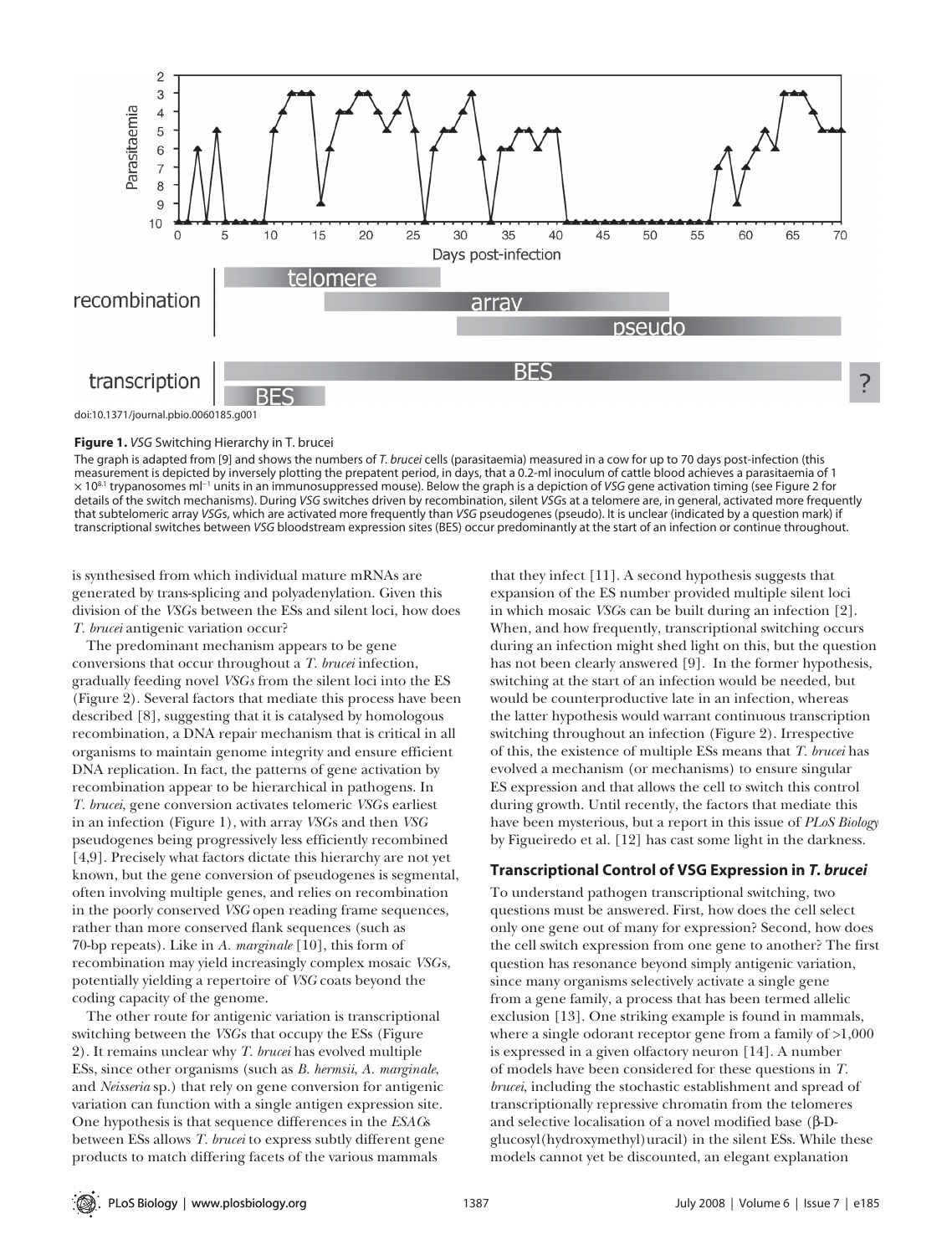

doi:10.1371/journal.pbio.0060185.g002

**Figure 2** Mechanisms of *VSG* Switching during Antigenic Variation in T. brucei

The *VSG* gene expressed prior to a switch (indicated by a blue box) is transcribed from an expression site (ES) that is found at the telomere (vertical black line) of a chromosome (horizontal black line); active transcription of the ES is indicated by a dotted arrow, *ESAG*s are depicted by black boxes, and 70-bp repeat sequence is shown as a hatched box. Gene conversion to generate a *VSG* switch can occur by copying a silent *VSG* (red box) from a subtelomeric array into the ES, replacing the resident *VSG*; the amount of sequence copied during gene conversion is illustrated, and normally encompasses the *VSG* ORF and extends upstream to the 70-bp repeats. The silent *VSG* donor can also be telomeric (either in a mini chromosome or in an inactive ES); here, the downstream limit of conversion can extend to the telomere repeats, while the upstream limit can either be in the 70-bp repeats or the *ESAG*s (if the donor is in an ES). Segmental *VSG* conversion involves the copying of sequence from multiple, normally nonfunctional *VSG*s (pink, red, or green boxes) to generate a novel mosaic *VSG* in the ES. In transcriptional *VSG* switching, recombination appears not to be involved; instead, limited transcription at a silent *VSG* ES (indicated by a small arrow) becomes activated to generate fully active transcription, while the previously active ES is silenced.

for singular ES transcription came from work by Navarro and Gull [15], who described a unique subnuclear site for ES transcription, termed the expression site body (ESB). The ESB was observed by showing that nascent transcripts from the active ES, and the associated RNA Pol I, localise to an area of the nucleus that is distinct from the nucleolus [15], while silent ESs appear to be spread throughout the nucleoplasm [16]. This leads to a model whereby the ESB represents a subnuclear ES activation site, accommodating a single ES [13,15]. This model may be compatible with suggestions by other workers that the control of ES expression is dictated by localisation of RNA elongation and processing factors to the single active site [17], which takes account of the fact that the silent ESs are actually partially transcribed, generating some transcripts from the region around the promoter. As attractive as this model is, much remains to be understood. For instance, what is the nature of the ESB, and how is its function regulated? Is the ESB sufficient to explain silencing of the other ESs? What relationship does it have to the process of transcriptional switching? The work of Figueiredo et al. [12] allows us to begin addressing at least some of these questions.

# **Epigenetic Functions of Dot1-Mediated Histone Methylation in** *T. brucei*

Postranslational modification (PTM) of histones is used by cells to modulate chromatin compaction and structure, which can have profound effects on gene transcription, DNA repair and DNA replication. Significant progress has been made in mapping methylation and acetylation of trypanosomatid histones [18], which mainly appear to affect the flexible

histone tails. One exception is methylation of lysine (K) 76 on *T. brucei* histone H3, which affects the globular core [18]. This PTM is equivalent to H3K79 methylation in the yeast *Saccharomyces cerevisiae* and in mammals, which is catalysed by the methyltransferase Dot1 (Disruptor of telomeric silencing 1) and affects 90% of H3s [19–22]. The activity of Dot1 is itself regulated by a further modification, ubiquitination of histone H2B on K123 in yeast [23] and K120 in mammals [24]. Methylation of histone lysines can have differing effects depending on whether mono-, di- or trimethylation is induced [25,26]. However, this appears not to be the case for yeast H3K79 methylation. Most yeast H3K79 is trimethylated (me3), but Dot1 appears not be a processive enzyme, meaning that H3K79me1 and H3K79me2 are also found in chromatin and have been shown to act functionally in the same manner as H3K79me3 [27].

The purpose of Dot1-mediated H3 methylation is still being unravelled, but it appears to provide two functions (Figure 3): recruitment of some factors and the repulsion of others. Several protein domains have been described that can bind methylated lysines, but only the cell cycle checkpoint adaptor Rad9 (53BP1 in mammals) has been shown to recognise H3K79 [28–30]. This recruitment suggests that H3K79 methylation has a role in controlling the cellular response to DNA damage by various genotoxic agents [31,32]. Repulsion of protein binding by H3K79 has been associated with transcription status in yeast, mediated through Sir proteins (Sir2, Sir3, and Sir4) [20,21]. Dot1 mutants in *S. cerevisiae* display reduced silencing of telomeric genes, the mating type locus and rDNA array. These phenotypes can be explained by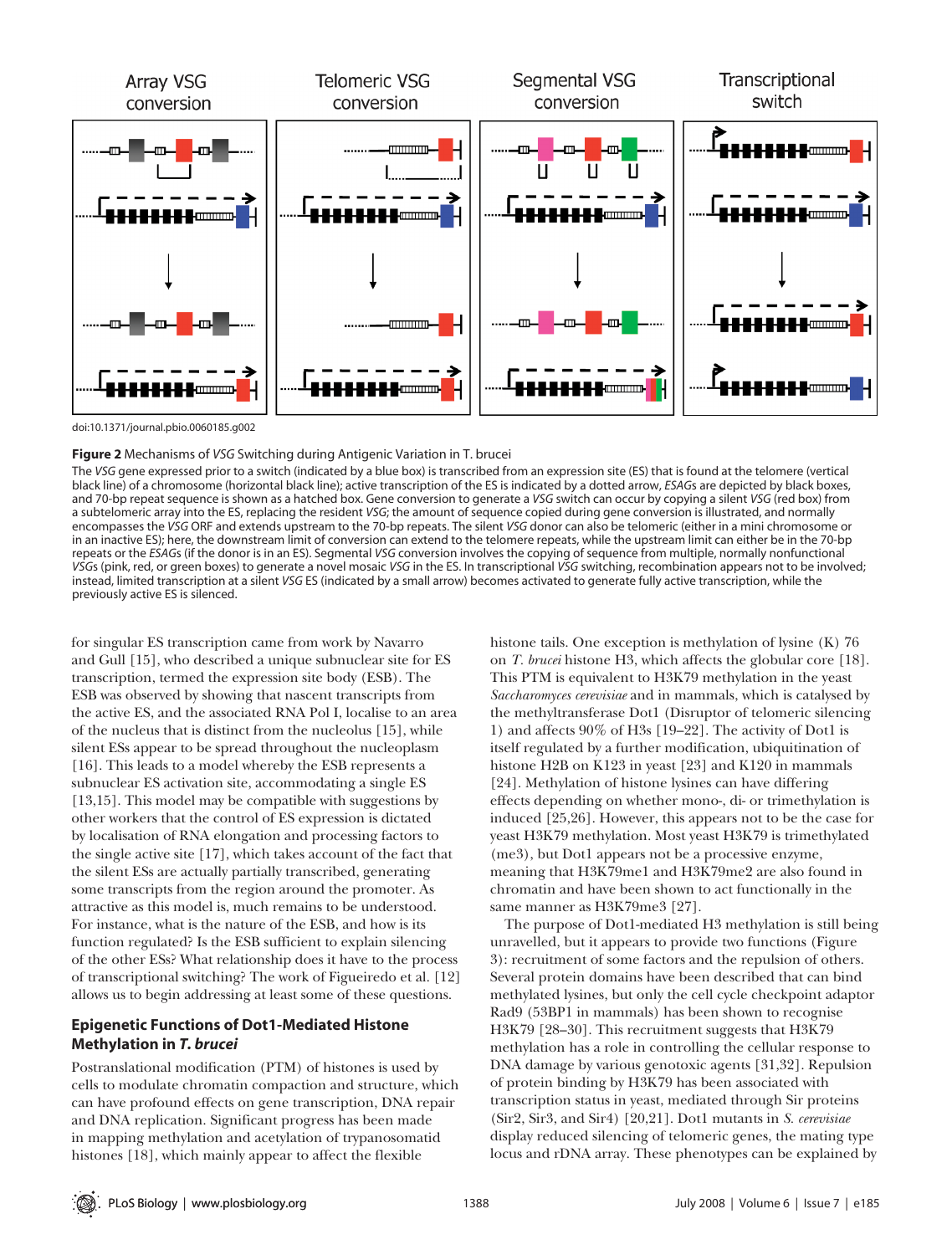

doi:10.1371/journal.pbio.0060185.g003

**Figure 3.** Functions of Dot1-Mediated Histone H3 Methylation Two models for the role of Dot1-mediated methylation of histone H3 are diagrammed, comparing a Dot1 mutant (ΔDot1) and a wild-type cell. The repulsion model is derived from [21]. Methylation of histone H3 is indicated by "me", and the level of transcription of a chromosome (black line) is indicated by a shaded gray bar (a thick bar indicates active transcription, a thin bar indicates silenced transcription). Silencing factors (such as Sir proteins in yeast; light blue circles) are indicated localised to the telomere (vertical line) in wild-type cells, being excluded from elsewhere by H3K79 methylation. Mutation of Dot1 removes H3K79 methylation, de-repressing transcription of the telomeric region. The recruitment model is based on [32], and shows the same region of chromosome after suffering a DNA double-strand break (gap in the line). Here, histone H3K79 methylation recruits a checkpoint signalling factor (Rad9 in yeast; dark blue circle), and in the absence of histone H3K79 methylation processing of the DNA break to yield single stranded DNA is increased, amplifying the DNA damage signalling cascade.

a model [21] that suggests H3K79 methylation is associated with active chromatin, and in its absence, Sir proteins spread from the limited regions in which they are normally found (e.g., telomeres), diminishing heterochromatin-mediated silencing. Similar associations between H3K79 methylation and transcription status are being made in mammals, though these may not involve Sir regulation [33,34].

Analysis of Dot1 function in *T. brucei* by G. Cross and colleagues suggests that these parasites have undergone an intriguing elaboration in the function of the methyltransferase, and that this activity can affect antigenic variation [12]. *T. brucei* is distinct from yeast and mammals in possessing two Dot1 homologues, named DOT1A and DOT1B [35], which appear to have arisen by an ancient duplication. Interestingly, the proteins have distinct activities, with DOT1A and DOT1B catalysing H3K76 dimethylation and trimethylation, respectively. The different forms of methylation may provide different cellular functions, since DOT1A mutants are lethal, while DOT1B mutants are viable [27]. Moreover, H3K76me2 is undetectable by antibodies during the G1 or G2 phases of the cell cycle but appears during mitosis, whereas H3K76me3 is constitutive. Despite these differences, each methylation mark has some influence on cell cycle progression, since DOT1B mutants in tsetse stage trypanosomes display aberrant DNA content following cell division and bloodstream stage mutants appear unable to differentiate to the tsetse stage, whereas RNA interference of DOT1A causes unprecedented generation of haploid cells during mitosis [35]. These phenotypes may be consistent with checkpoint functions of H3K76 methylation.

Initially, no evidence could be found that *T. brucei* DOT1B contributed to VSG expression regulation [34]. However, more careful quantitative RT-PCR analysis (Figueiredo et al, [12]) reveals that DOT1B mutants display a ~10-fold increase in the abundance of VSG mRNAs originating from the silent ESs, suggesting partial de-repression of ES silencing. ES de-repression of a similar magnitude is also observed following RNAi of TbISWI, a SWI2/SNF2-related chromatinremodelling protein [36]. However, the effects differ, because ES de-repression following TbISWI mutation is limited to the promoter-proximal regions of the ESs, whereas de-repression in DOT1 mutants allowed transcription of the whole ESs. By inserting distinct antibiotic resistance markers into an active and silent ES, and using double antibiotic selection to screen for cells undergoing VSG transcriptional switching, it was shown that in DOT1B mutants, the transition from expressing one VSG to another is substantially delayed, with cells having mixed VSG coats detectable for many generations. Previous work has used a similar selection scheme to try to trap putative ES switch intermediates in wild-type cells [37], and this demonstrated that simultaneous transcription of two ESs is a highly unstable state. In fact, such cells appear to survive the antibiotic pressure by rapidly switching transcription between the two ES, which are found in close proximity in the nucleus. In addition, it appears to be impossible to trap cells that have similarly activated three ESs [38], suggesting that ES transcriptional switching is a coordinated process involving two ES. A question that arises, therefore, is have Figueiredo and colleagues identified, in DOT1B, a factor that mediates such switching?

#### **Epigenetic Gene Regulation and Antigenic Variation**

The precise role of DOT1B and DOT1A in *T. brucei* remain to be defined, meaning a coherent picture of transcriptional VSG switching is currently beyond reach. In fact, either of the potentially divergent functions of Dot1 in repulsion and recruitment of other proteins (see above) could explain the findings of Figueiredo et al. It is possible that H3K76me3 acts as a marker of active transcription, including the active ES, and dilution of this mark in the absence of DOT1B allows silencing factors to move from the silent ESs, gradually causing their derepression [20]. This might then activate the switching process. If so, it is unlikely that this is mediated through Sir, as in yeast, because mutation of a nuclear *T. brucei* Sir2 homologue does not appear to influence ES transcriptional status during switching [39]. It is also perplexing that the rate of switching appears unaltered in DOT1B mutants. Moreover, only a single ESB is visible in the DOT1B ES double expresser, whereas two extranucleolar sites of ES transcription are found in such putative switch intermediates in wild-type cells [37]. It will be important to localise the subnuclear region of ES transcription in the DOT1B mutants. The other potential explanation for the DOT1B ES phenotypes may lie in DNA damage signalling, suggesting that H3K76me3 acts in binding of checkpoint factors such as Rad9/53BP1 . Little work has been done in this area in *T. brucei*, although the DNA content variations seen in both DOT1A and DOT1B mutants are compatible with a role in controlling cell cycle progression. In addition, it is interesting that previous work has shown that the induction of genotoxic damage and replication stalling can induce de-repression of ES silencing (as well as other loci) [40], potentially hinting at a link with DNA repair.

It is worth considering if the DOT1B study will have relevance for antigenic variation in other cells. Considerable work is now being done to examine the mechanisms of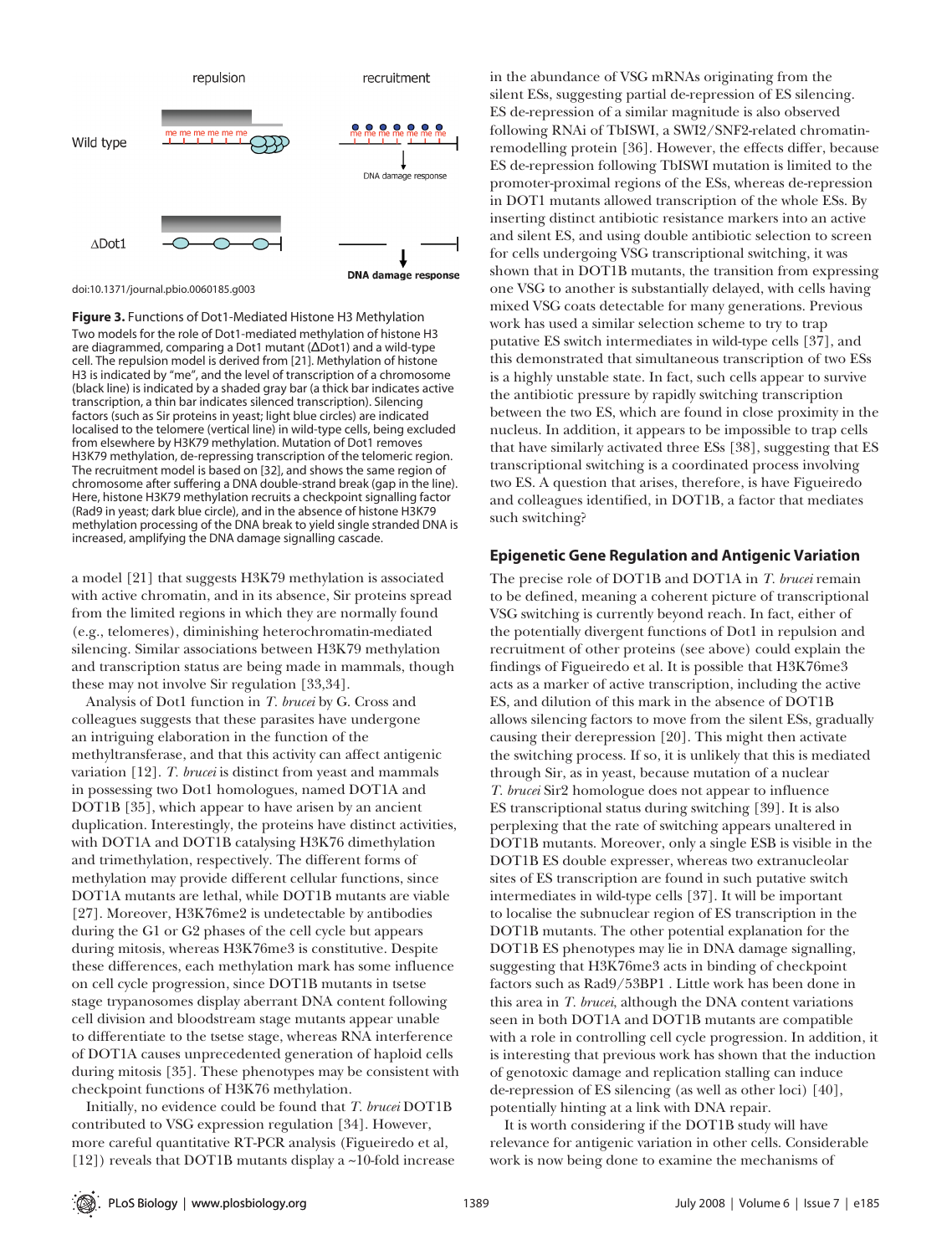antigenic variation in *P. falciparum*, which is mediated by transcriptional switches between *var* genes. Here, chromatin modifications are associated with *var* gene transcriptional status [41,42], and it has been postulated that singular *var* gene expression is achieved through a unique site for transcription, akin to the ESB in *T. brucei* [3,43]. Though this may be true, the underlying details appear distinct in the two parasites. In *P. falciparum*, the inactive *var* genes cluster at the nuclear periphery rather than being dispersed in the nucleoplasm, and the chromosome containing the single active *var* gene that escapes silencing moves from this cluster but remains at the periphery [44,45]. In contrast, there is no evidence for clustering of silent VSG ESs or their positioning at the nuclear periphery in bloodstream-stage *T. brucei* [36], and the active ESB appears to be in the nucleoplasm [46]. Furthermore, deacetylation of histone H4 by Sir2 is an important determinant of *var* gene inactivation, with this epigenetic mark spreading considerably further from the *P. falciparum* telomere than is seen in yeast [45,47]. In contrast (as already mentioned), *T. brucei* SIR2 appears to have no role in ES silencing, and the domain of telomere-mediated transcriptional repression appears substantially more limited [38]. In conclusion, therefore, epigenetic strategies are now being recognised as important mediators of antigenic variation, though most likely *T. brucei* and *P. falciparum* have arrived at this commonality through convergent evolution. Antigenic variation represents only one route towards phenotypic variation in biology, and studies such as those discussed here will continue to enhance our understanding of how epigenetics can influence phenotypic change. ■

### **Acknowledgments**

RMcC thanks the Medical Research Council and Wellcome Trust for funding; JDB thanks the Wellcome Trust. We thank all our colleagues in the Wellcome Centre for Molecular Parasitology for discussions, and apologise to colleagues whose important work has not been cited due to space limitations.

#### **References**

- 1. Barry JD, Marcello L, Morrison LJ, Read AF, Lythgoe K, et al. (2005) What the genome sequence is revealing about trypanosome antigenic variation. Biochem Soc Trans 33: 986-989.
- 2. Barry JD, McCulloch R (2001) Antigenic variation in trypanosomes: enhanced phenotypic variation in a eukaryotic parasite. Adv Parasitol 49: 1-70.
- 3. Borst P, Genest PA (2006) Parasitology: switching like for like. Nature 439: 926-927.
- Marcello L, Barry JD (2007) Analysis of the VSG gene silent archive in *Trypanosoma brucei* reveals that mosaic gene expression is prominent in antigenic variation and is favored by archive substructure. Genome Res 17: 1344-1352.
- 5. Palmer GH, Brayton KA (2007) Gene conversion is a convergent strategy for pathogen antigenic variation. Trends Parasitol 23: 408-413.
- 6. Becker M, Aitcheson N, Byles E, Wickstead B, Louis E, et al. (2004) Isolation of the repertoire of VSG expression site containing telomeres of *Trypanosoma brucei* 427 using transformation-associated recombination in yeast. Genome Res 14: 2319-2329.
- 7. Gunzl A, Bruderer T, Laufer G, Schimanski B, Tu LC, et al. (2003) RNA polymerase I transcribes procyclin genes and variant surface glycoprotein gene expression sites in *Trypanosoma brucei*. Eukaryot Cell 2: 542-551.
- 8. Hartley CL, McCulloch R (2008) *Trypanosoma brucei* BRCA2 acts in antigenic variation and has undergone a recent expansion in BRC repeat number that is important during homologous recombination. Mol Microbiol 68: 1237-1251.
- 9. Morrison LJ, Majiwa P, Read AF, Barry JD (2005) Probabilistic order in antigenic variation of *Trypanosoma brucei*. Int J Parasitol 35: 961-972.
- 10. Futse JE, Brayton KA, Dark MJ, Knowles DP Jr, Palmer GH (2008) Superinfection as a driver of genomic diversification in antigenically variant pathogens. Proc Natl Acad Sci U S A 105: 2123-2127.
- 11. Bitter W, Gerrits H, Kieft R, Borst P (1998) The role of transferrin-receptor variation in the host range of *Trypanosoma brucei*. Nature 391: 499-502.
- 12. Figueiredo LM, Janzen CJ, Cross GAM (2008) A histone methyltransferase modulates antigenic variation in African trypanosomes. PLoS Biol 6(7): e161. doi:10.1371/journal.pbio.0060161
- 13. Borst P (2002) Antigenic variation and allelic exclusion. Cell 109: 5-8.
- 14. Serizawa S, Miyamichi K, Sakano H (2004) One neuron-one receptor rule in the mouse olfactory system. Trends Genet 20: 648-653.
- 15. Navarro M, Gull K (2001) A pol I transcriptional body associated with VSG mono-allelic expression in *Trypanosoma brucei*. Nature 414: 759-763.
- 16. Chaves I, Zomerdijk J, Dirks-Mulder A, Dirks RW, Raap AK, et al. (1998) Subnuclear localization of the active variant surface glycoprotein gene expression site in *Trypanosoma brucei*. Proc Natl Acad Sci U S A 95: 12328-12333.
- 17. Vanhamme L, Pays E, McCulloch R, Barry JD (2001) An update on antigenic variation in African trypanosomes. Trends Parasitol 17: 338-343.
- 18. Horn D (2007) Introducing histone modification in trypanosomes. Trends Parasitol 23: 239-242.
- 19. Singer MS, Kahana A, Wolf AJ, Meisinger LL, Peterson SE, et al. (1998) Identification of high-copy disruptors of telomeric silencing in *Saccharomyces cerevisiae*. Genetics 150: 613-632.
- 20. Ng HH, Feng Q, Wang H, Erdjument-Bromage H, Tempst P, et al. (2002) Lysine methylation within the globular domain of histone H3 by Dot1 is important for telomeric silencing and Sir protein association. Genes Dev 16: 1518-1527.
- 21. van Leeuwen F, Gafken PR, Gottschling DE (2002) Dot1p modulates silencing in yeast by methylation of the nucleosome core. Cell 109: 745-756.
- 22. Feng Q, Wang H, Ng HH, Erdjument-Bromage H, Tempst P, et al. (2002) Methylation of H3-lysine 79 is mediated by a new family of HMTases without a SET domain. Curr Biol 12: 1052-1058.
- 23. Ng HH, Xu RM, Zhang Y, Struhl K (2002) Ubiquitination of histone H2B by Rad6 is required for efficient Dot1-mediated methylation of histone H3 lysine 79. J Biol Chem 277: 34655-34657.
- 24. Zhu B, Zheng Y, Pham AD, Mandal SS, Erdjument-Bromage H, et al. (2005) Monoubiquitination of human histone H2B: the factors involved and their roles in HOX gene regulation. Mol Cell 20: 601-611.
- 25. Vermeulen M, Mulder KW, Denissov S, Pijnappel WW, van Schaik FM, et al. (2007) Selective anchoring of TFIID to nucleosomes by trimethylation of histone H3 lysine 4. Cell 131: 58-69.
- 26. Li H, Fischle W, Wang W, Duncan EM, Liang L, et al. (2007) Structural basis for lower lysine methylation state-specific readout by MBT repeats of L3MBTL1 and an engineered PHD finger. Mol Cell 28: 677-691.
- 27. Frederiks F, Tzouros M, Oudgenoeg G, van Welsem T, Fornerod M, et al. (2008) Nonprocessive methylation by Dot1 leads to functional redundancy of histone H3K79 methylation states. Nat Struct Mol Biol 15: 550-557.
- 28. Wysocki R, Javaheri A, Allard S, Sha F, Cote J, et al. (2005) Role of Dot1 dependent histone H3 methylation in G1 and S phase DNA damage checkpoint functions of Rad9. Mol Cell Biol 25: 8430-8443.
- 29. Giannattasio M, Lazzaro F, Plevani P, Muzi-Falconi M (2005) The DNA damage checkpoint response requires histone H2B ubiquitination by Rad6- Bre1 and H3 methylation by Dot1. J Biol Chem 280: 9879-9886.
- 30. Huyen Y, Zgheib O, Ditullio RA Jr, Gorgoulis VG, et al. (2004) Methylated lysine 79 of histone H3 targets 53BP1 to DNA double-strand breaks. Nature 432: 406-411.
- 31. Bostelman LJ, Keller AM, Albrecht AM, Arat A, Thompson JS (2007) Methylation of histone H3 lysine-79 by Dot1p plays multiple roles in the response to UV damage in *Saccharomyces cerevisiae*. DNA Repair (Amst) 6: 383-395.
- 32. Lazzaro F, Sapountzi V, Granata M, Pellicioli A, Vaze M, et al. (2008) Histone methyltransferase Dot1 and Rad9 inhibit single-stranded DNA accumulation at DSBs and uncapped telomeres. EMBO J 27: 1502-1512.
- 33. Okada Y, Feng Q, Lin Y, Jiang Q, Li Y, et al. (2005) hDOT1L links histone methylation to leukemogenesis. Cell 121: 167-178.
- 34. Steger DJ, Lefterova MI, Ying L, Stonestrom AJ, Schupp M, et al. (2008) DOT1L/KMT4 recruitment and H3K79 methylation are ubiquitously coupled with gene transcription in mammalian cells. Mol Cell Biol 28: 2825-2839.
- 35. Janzen CJ, Hake SB, Lowell JE, Cross GA (2006) Selective di- or trimethylation of Histone H3 lysine 76 by two DOT1 homologs is important for cell cycle regulation in *Trypanosoma brucei*. Mol Cell 23: 497-507.
- 36. Hughes K, Wand M, Foulston L, Young R, Harley K, et al. (2007) A novel ISWI is involved in VSG expression site downregulation in African trypanosomes. EMBO J 26: 2400-2410.
- 37. Chaves I, Rudenko G, Dirks-Mulder A, Cross M, Borst P (1999) Control of variant surface glycoprotein gene-expression sites in *Trypanosoma brucei*. EMBO | 18: 4846-4855.
- 38. Ulbert S, Chaves I, Borst P (2002) Expression site activation in *Trypanosoma brucei* with three marked variant surface glycoprotein gene expression sites. Mol Biochem Parasitol 120: 225-235.
- 39. Alsford S, Kawahara T, Isamah C, Horn D (2007) A sirtuin in the African trypanosome is involved in both DNA repair and telomeric gene silencing but is not required for antigenic variation. Mol Microbiol 63: 724-736.
- 40. Sheader K, te Vruchte D, Rudenko G (2004) Bloodstream form-specific up-regulation of silent vsg expression sites and procyclin in *Trypanosoma brucei* after inhibition of DNA synthesis or DNA damage. J Biol Chem 279: 13363-13374.